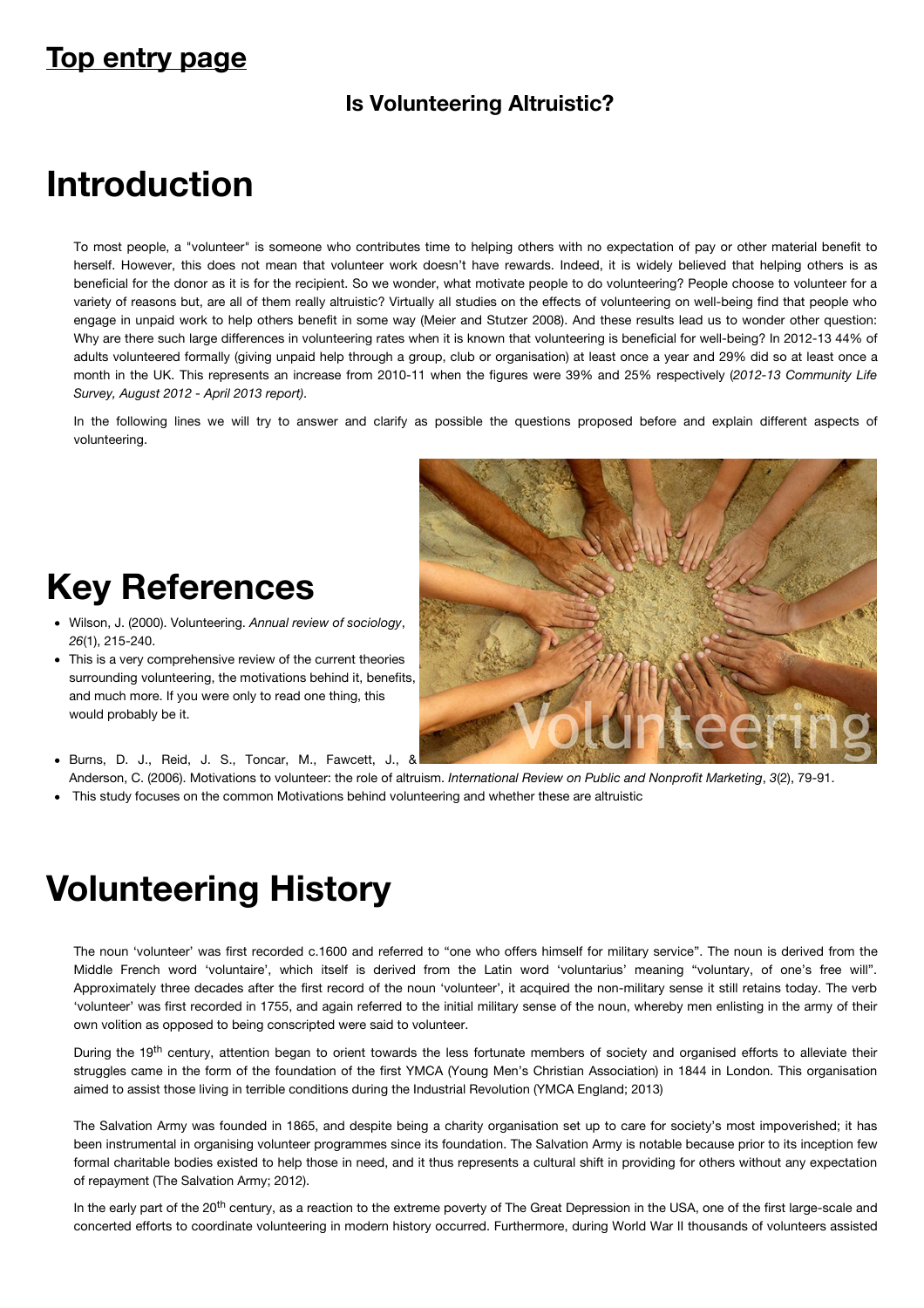the military on the home front in many ways including caring for the injured and collecting supplies.

In a contemporary light, Holdsworth & Brewis (2014) note that university student volunteering in the UK has never been more popular, or arguably, visible. Whilst students have a strong tradition of contributing to the communities where they study, for the most part of the previous century this has been not been seen as central to the student experience in comparison to teaching activities, for example (Brewis, 2010). Volunteering initiatives range from student-led activities to volunteering bureaux run by the university itself (Darwen & Rannard, 2011). Support for student volunteering from educational institutions is diverse and indicative of differing historical conceptualisations of student volunteering, with the current push toward directional engagement serving as a contrast to the student-led community action of the 1960s and 1970s (Brewis, 2010).

# **Motivations for Volunteering**

There has been a growing amount of research focusing on why people choose to volunteer. Although there are many different motivations and reasons for it, altruism has always been closely examined among them. This section will go over some of the motivations that the research has found, and whether or not these are truly altruistic. Clary et al were one of the first researchers who established six different motivations that people are most often driven by for any kind of volunteer work using the Volunteer Functions Inventory (VFI) (1998). These motivations are as follows: 1. Developing and enhancing one's own career (Career), 2: Enhancing and Enriching personal development (Esteem), 3: Conforming to the norms of Society (Social), 4: Escaping from negative feelings (Protection), 5: Learning new skills and practicing abilities otherwise unused (Understanding) and 6: Acting on and expressing values related to altruistic beliefs (Value). Apart from the motivation of values, none of these motivations are truly altruistic in and of themselves, which already suggests something about why people volunteer. It is important to note, however, that Clary et al have established these from a very functional approach of what drives people not only to volunteer initially, but what keeps motivating them over a sustained period of time (1998).

Now that we know some of the motivations behind people volunteering, there still is the question of whether or not it is altruistic? Many of these motivations seem self-serving in one way or another. A study which distributed questionnaires to 408 different students across five different universities argues that the answer is somewhere in the middle: they examined the correlations between their participant's level of altruism and their motivations, in keeping with Clary's six motivations (Burns et al., 2006). Burns et al found in their study that altruism was significantly related to each of the motivations to volunteer, but the strongest correlations between altruism and motivations were between value, understanding, social and protective (2006). This shows that there seems to be a correlation between being altruistic and your motivation to volunteer, but it does not in itself show that volunteer work is truly altruistic. Especially when considering that these are mere correlations.

Another study by Carpenter and Myers examined relationship between motivations and altruism scores of 129 volunteer firefighters across America (2010). The study also focused on 6 motivations for volunteering, but split them up as follows: Altruism, image, career, making friends, risk, and compliance with religious beliefs. Carpenter and Myers found positive correlations with all of their motivating factors and the decision to join the volunteer firefighters, albeit relatively weak correlations. This further supports the idea of a middle ground, in which people volunteer for both altruistic reasons, as well as personal, perhaps selfish reasons. As with many things in life, there are always multiple factors that contribute to the end result, and the decision to volunteer is no different.



## **Benefits (... and costs) of Volunteering**

#### **Relationship Between Psychological Health and**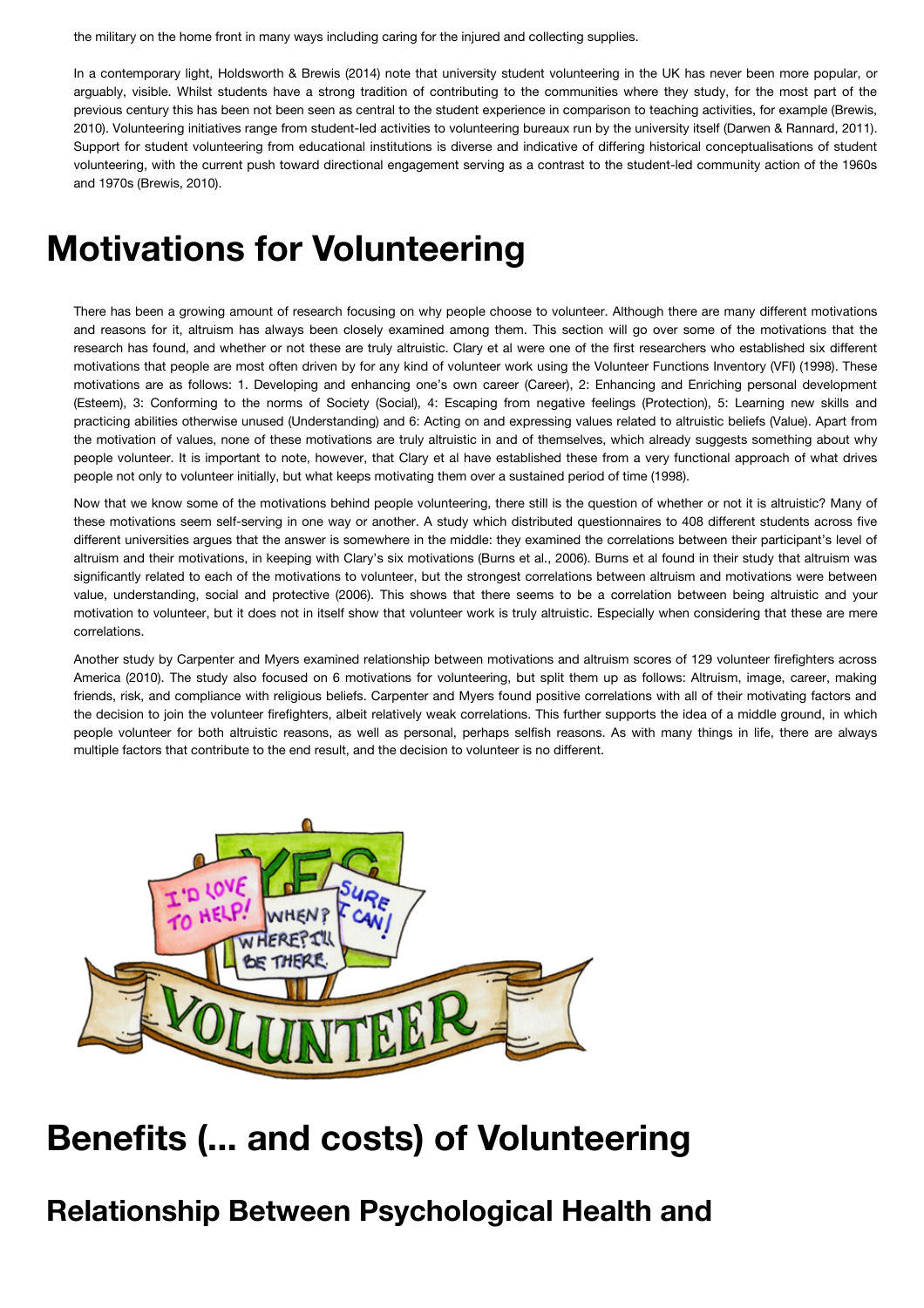#### **Volunteering**

The evidence regarding the benefits of volunteering demonstrates that for the most part volunteering enhances psychological health, as well as protecting against the symptoms of mental illness, such as depression. However, the majority of research regarding depression has reported beneficial effects only for subgroups of the population, namely the elderly and women.

Hong & Morrow-Howell (2010) found that members of the Experience Corps (a high-commitment volunteer programme that brings older adults into schools to improve academic achievements of students in the USA) reported fewer depressive symptoms and functional limitations after two years of participation in the programme than a control group. Furthermore, the authors reported a trend toward the Experience Corps group reporting a smoother decline in self-rated health.

Wilson & Musick (1999) analysed data from the Americans' Changing Lives (ACL) study, a nationally representative sample of adults aged 25 and over living in the USA. The authors reported a significant relationship between levels of volunteering and lower levels of depression for individuals aged 65 and over.

Similarly, Kim & Pai (2010) used data from three waves of the ACL study and found that volunteering positively affects the decline of depression for individuals above the age of 65. The authors found no effect of volunteering on trajectories of depression for younger or middle-aged adults.

Li (2007) investigated how widowhood influences subsequent volunteering participation, as well as the moderating effect volunteering may have in coping with the death of a spouse. Data was taken from three waves of data from the ACL study, specifically investigating widows aged 50 years or above at baseline. The author reported that compared with their continually married counterparts, widows reported greater likelihood of pursuing volunteering roles. Furthermore, engaging in volunteering protected against depressive symptoms following spousal loss and a positive relationship was observed between the amount of hours spent volunteering and self-efficacy, highlighting the compensatory function of volunteer participation that helps to offset the negative impact of widowhood on well-being in later life

Parkinson, Warburton, Sibbritt, & Byles (2010) conducted longitudinal research exploring the relationship between volunteering and psychosocial and health factors for a cohort of older Australian women. Data for this study were from the oldest cohort of Australian Longitudinal Study on Women's Health, a 20-year longitudinal survey of Australian women aged 70-75 years in 1996. The authors reported that elderly women who had volunteered continuously over a 9-year period were in better mental health than more sporadic volunteers.

Importantly, volunteering does not always have mental health benefits. As discussed above, research directed at uncovering the relationship between volunteering and psychological well-being has typically reported higher levels of well-being amongst older adult volunteers relative to non-volunteers. However, nonlinear associations between the frequency of volunteer activity and well-being have been for the most part neglected. Windsor, Anstey, & Rodgers (2008) addressed this gap in the literature by examining nonlinear associations between hours spent volunteering and psychological well-being, controlling for employment status, partner status, physical health, and education in a sample of 2136 older Australian adults aged between 64 and 68. The authors found a curvilinear relationship, whereby individuals volunteering at high levels had lower well-being scores relative to those volunteering at moderate levels, indicating an optimal frequency of engagement in volunteering for psychological well-being.

Additionally, Ironson (2007) found that voluntary activity can undermine the mental health of the volunteer in the context of care-giving to HIV positive individuals. Thormar et al. (2010) also report negative effects on mental health for volunteers in disaster settings such as earthquakes or terrorist bombings. However, these modes of volunteering are obviously more ad-hoc in nature and Hoffman (2008) suggests that scenarios such as these represent a more general situation where the volunteer suffers from empathic over-arousal.

### **The Relationship between both Physical & Psychological Health and Volunteering**

Piliavin (2007) investigated the positive effects of volunteering on psychological well-being and self-report measures of health using all four waves of the Wisconsin Longitudinal Study. The authors reported a positive relationship between volunteering activity and both outcome variables; and further posited that the diversity of voluntary participation, as well as the consistency of volunteering over time, has a significant effect on both psychological well-being and physical health.

Lum & Lightfoot (2005) used longitudinal data from the 1993 and 2000 panels of the Assets and Health Dynamics Among the Oldest Old study in the USA. They looked at physical health and mental health outcomes of people over the age of 70 who had volunteered at least 100 hours in 1993. The authors report that these individuals had a slower decline in self-reported health than individuals who had not volunteered, as well as an ameliorative effect on age-related increases in depression.

### **The Relationship Physical Health and Volunteering**

Specifically investigating physical health, Kumar et al. (2012) conducted a cross cultural study that included data from 139 countries and reported that partaking in voluntary activity was associated with higher levels of self-reported physical health. Importantly, the authors found this relationship to be consistent across countries. Furthermore, the relationship was unrelated to both personal and national wealth.

Burr, Tavares, and Mutchler (2011) investigated the relationship between volunteering and hypertension. Employing data from the Health and Retirement Study, they reported that individuals who volunteered had lower hypertension risk and lower blood pressure than individuals who did not volunteer. They further noted a threshold effect whereby a modest amount of time spent volunteering, as opposed to a high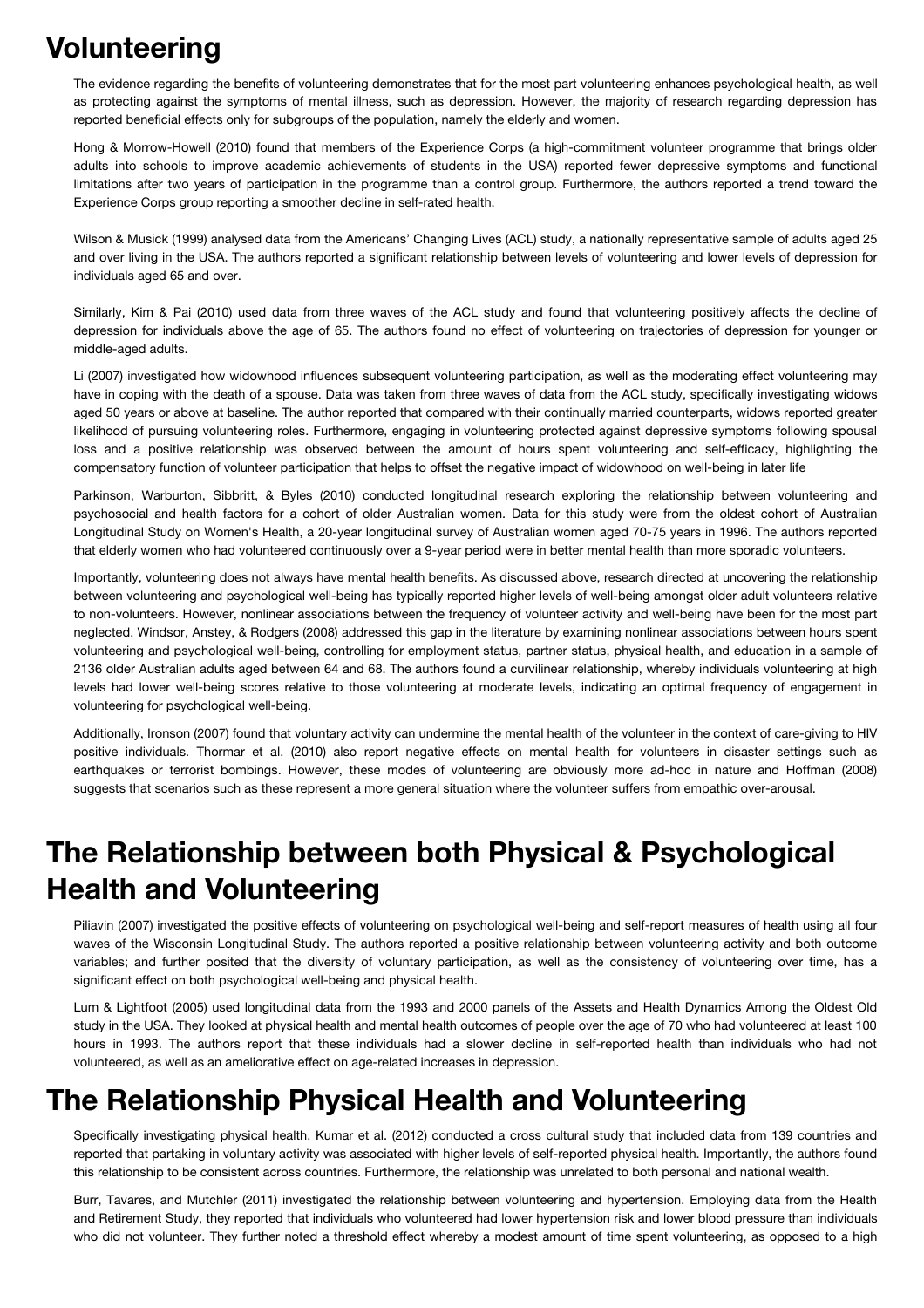amount, was associated with lower risk of hypertension. Interestingly, the authors found no support for psychosocial or health behaviours mediating the effect, nor did they find a moderating effect of volunteering for the relationships among health behaviours and hypertension.

### **Chronic Health Conditions and Volunteering**



Furthermore, Okun et al. (2011) investigated whether the relationship between volunteering and positive affect, negative affect, and resilience were modified by the number of chronic health

conditions an individual had. Using cross-sectional data from the Arizona Health Survey (2008) they reported that as the number of chronic health conditions increased, the relationship between volunteering and positive affect and resilience scores also increased.

Tang (2009) examined longitudinal panel data from three waves of the Americans' Changing Lives survey, specifically investigating the association between volunteering and self-rated physical health, functional dependency and chronic conditions in individuals aged 60 or over; after controlling for health variables from previous waves. Tang reported that engagement in volunteering was associated with improved self-ratings of health and decreased functional dependency, but not with the number of chronic health conditions.

#### **Mortality Rates and Volunteering**

There is a considerable body of research examining the relationship between mortality rates and engagement in voluntary activity. The research has generally found positive effects of volunteering on longevity of life.

Sabin et al. (1993) used secondary data from Longitudinal Study of Aging investigating the effects of volunteering in individuals aged 70 or above. Sabin found that if individuals had volunteered they were less likely to have died after a 4 year follow up than those who had not volunteered.

Rogers (1996) also used secondary data from the National Health Interview Survey in 1983 and 1991. Rogers found that 21.5% of individuals still alive in 1991 had reported engagement in volunteering, whereas only 12% of those that had died by 1991 had volunteered.

However, the relationship between longevity of life and volunteering does appear to depend on the motivations for engaging in voluntary activity. Konrath, Fuhrel-Forbis, Lou, & Brown (2011) analysed data from the Wisconsin Longitudinal Study to examine the effects of motives for volunteering on respondents' mortality risk 4 years later. The authors specifically drew on the Volunteer Functions Inventory for motivations to volunteer measurements. They found that individuals who volunteered were at a lower risk of death 4 years later, and found a positive correlation between decreased mortality risk and frequency of volunteering. However, volunteering was not always beneficially related to mortality risk; those who volunteered for self-orientated reasons had a similar mortality risk to those who did not volunteer. Conversely, individuals who volunteered for other-orientated reasons had a decreased mortality risk.

# **Practical/Clinical Research Applications**

The act of volunteering is itself already a practical act, in which one may have a direct effect on certain projects and their fulfilment. This section will therefore examine what research is being conducted at the moment that could have practical applications on volunteering.

Much of the research that is currently being conducted is done so in the hopes of recruiting more volunteers (Burns et al., 2006). The reason for this is that there are currently many organizations and social programmes that are dependent on the help of volunteers, and would not have the resources to fund their endeavours without them (Wilcox et al., 2004). As there are an ever increasing number of organizations that rely on volunteer work, the number of volunteers is not increasing proportionately to the demand. In order to achieve an increase in their volunteers, organizations are turning to marketing techniques in order to find out what it is their volunteers expect from the experience, and how they can supply this.

This research focuses in large part on the motivations to volunteer, the expectations volunteers have toward the experience, and what they hope to achieve with the experience (Wilcox et al., 2004; Burns et al., 2006 and Carpenter & Myers, 2010). This is where most of the research on volunteering finds practical application, as there are many organizations that are invested in this and have an incentive to see it continue.

Other than in the recruitment of volunteering, there is a suitable amount of research going into the benefits of being a volunteer. This may hold some clinical applications as well, as there is evidence to suggest that volunteering has a number of mental and physical health benefits (Musick & Wilson, 2003). Especially when it comes to issues such as clinical depression, it seems that volunteering may present a viable therapy opportunity to reduce negative thought patterns and moods.

# **Cultural Differences**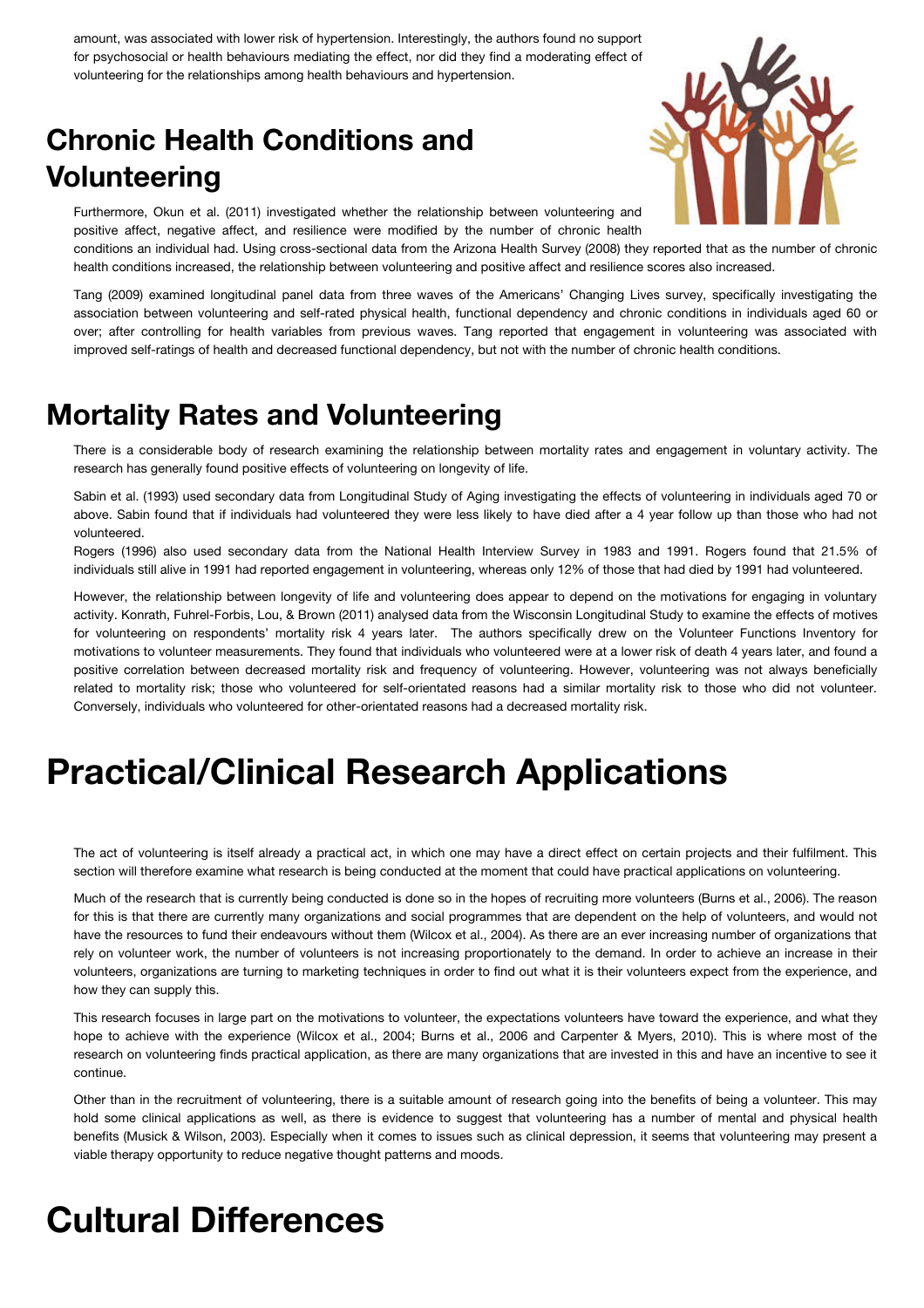In the last years, several studies are being focused in issues, until now, unexplored about volunteering as, for example, cultural and racial differences. Differences in national rates of volunteering suggest that the determinants and outcomes of voluntary activities might vary across countries (Plagnol & Huppert, 2010). Levels of participation in voluntary organizations vary widely among the European countries. Using data from the latest round of European Social Survey, Pagnol & Huppert carry out a cross-national study about volunteering that try to clarify these differences among 23 countries. It should be noted that it have to distinguish between formal and informal forms of volunteering. On the one hand, formal volunteering is associated with works for voluntary or charitable organizations; on the other hand, informal volunteering is related with help others outside the family, workplace or voluntary organizations. It was demonstrated that formal volunteering shows a variation across Europe. It is lowest in Bulgaria where only seven percent of the population volunteered at least once during the year preceding the survey (2009). Bulgaria is followed by Poland, Russia, Estonia and Hungary—all countries in which less than 20% of the population engage in formal volunteering. At the other end of the spectrum are Switzerland, Austria and Norway; in Switzerland and Austria the level of voluntary participation exceeds 50%, while in Norway it reaches an astounding 67%.



Do people who do not volunteer in formal organizations spend their time on informal activities instead? Do the factors leading people to participate in voluntary activities differ between nations? Or do people in some countries benefit more from volunteering than people in other countries? The investigation found that the results for informal volunteering are quite similar to those for formal volunteering. Informal volunteering does not appear to replace formal activities, indeed informal and formal forms of volunteering are positively correlated. Furthermore, volunteering has been found to be associated with a range of socio-demographic variables including age, gender, race, income, work status and church attendance (Musick et al. 2000; Wilson 2000). And it is exactly these determinants of volunteering who may explain the observed differences across countries (Plagnol & Huppert, 2010). Finally, it should be noted that, in general, countries with high rates of volunteering also show high levels of well-being. This might lead to higher volunteer motivation in these countries. Moreover, informal volunteering is associated with increases in happiness. (Plagnol & Huppert, 2010).

As we mentioned in the beginning of the section, the other type of unknown research about volunteering is racial differences. The research on racial and ethnic difference in volunteering is very limited, and the findings are controversial (Hinterlong, 2006; Sundeen et al., 2009). For example, some data show that white people have substantially higher rates of volunteering than other ethnic groups, whereas others find no difference or even the reverse of the trend (Tang et al. 2012). But black people, once engaged, they devoted a greater amount time. These findings suggest that when older black people are involved in volunteering to organizations, they do so with intensity and commitment.

Be involved in volunteer activities may be linked with life quality indicators that make volunteering possible (for example, education and income). Despite recent gains in educational and occupational achievements, black people still have disadvantages over the life course, including racial discrimination, and have created unequal access to volunteer roles for black people and white people (Dannefer, 2003), which may explain why black people are less likely to volunteer. In older population racial differences is even more apparent in volunteering rates, probably because older black people have historically experienced more socioeconomic and political marginalization and have restricted access to certain type of volunteer organization (Miner & Tolnay, 1998).

However, volunteering is viewed as an empowerment process whereby older adults are actively engaged in the community and, regardless of their race, improve their psychosocial and physical well-being (Cheung & Kwan, 2006). Even though, older black and older white volunteer differentially perceived the benefits of volunteering. Tang and colleagues (2012) found that race matter in perceived health change, with a significantly higher proportion of black people than white people reporting better health since they started a volunteering program. Perceptions of psychosocial benefits also varied by race, with black volunteers again seeing themselves as obtaining more benefits from volunteering.

 Regardless, we think that more efforts are still needed to remove institutional barriers to volunteering, extend volunteer opportunities to members of ethnic groups, and make volunteering an empowerment process to all participants.

### **Individual Differences**

Individual differences exist in all fields and, not unsurprisingly, also appear in volunteering. We have a large biography that develops this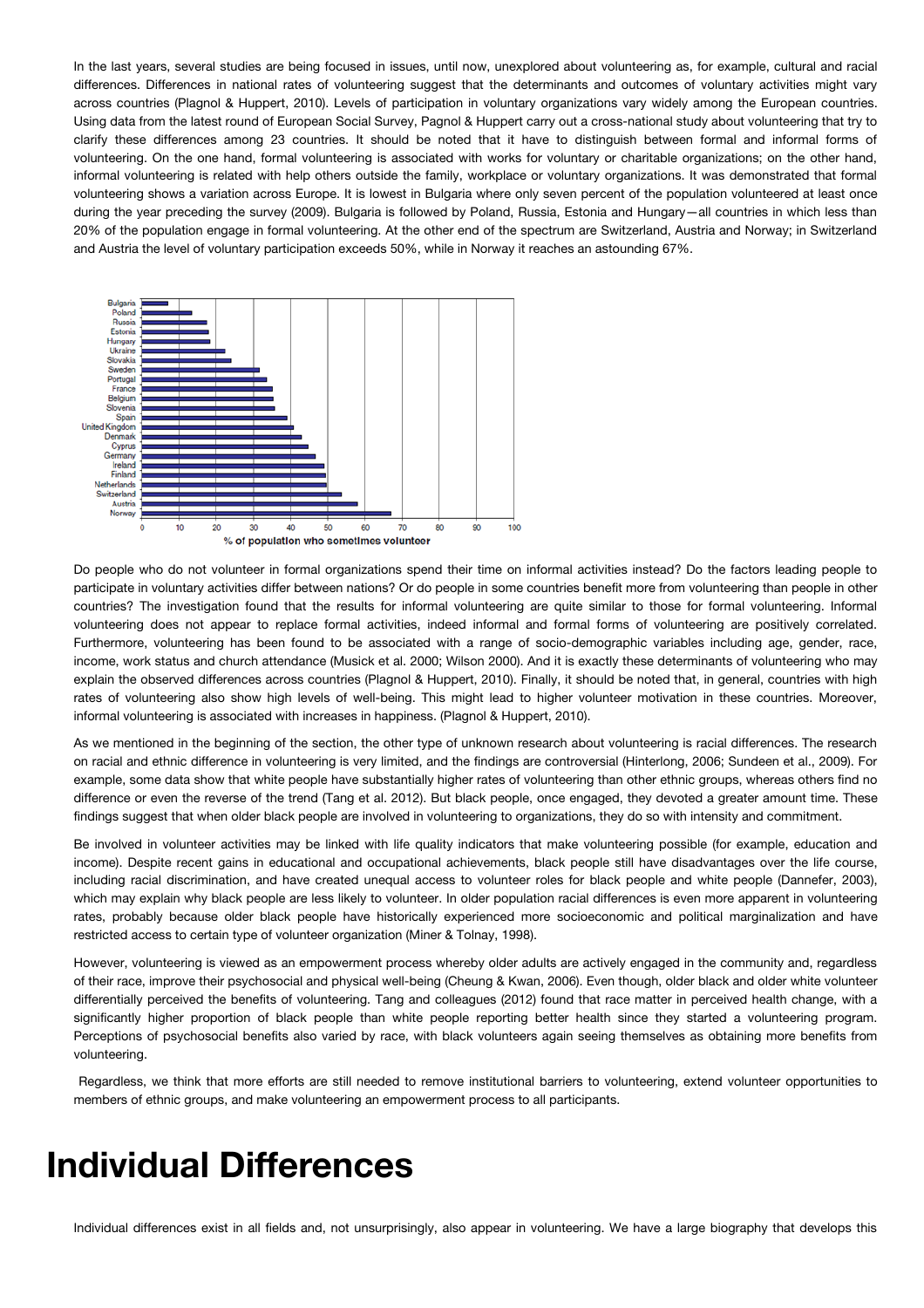issue.

It was demonstrated by Plagnol & Huppert (2010) that people who are healthy, better educated, religious, older, married, living in a larger household, or have higher incomes volunteer more frequently than others.

It is essential to examine gender differences associated with volunteer behavior. According with Manning (2010), women tend to partake in roles that promote caring and relational interaction, whereas men partake in ones that promote individual rights and actions. Presumably, these behaviors are evidenced in the types of work performed within a volunteer role. Research in this area specifies that women engage more heavily in caring behavior characterized as self-sacrificial, empathetic, and socially reasoned (Wilson, 2000) than their male counterparts, and are highly attuned to the care and well-being of others (Mesch et al., 2006). According with these gender differences and focus on gender ideologies in which men and women are socialized, Wilson (2000) explains that men are more likely to engage in volunteer behavior that is complementary to their real work, whereas there is a greater deal of heterogeneity in the types of volunteer behavior in which women engage. Women are more likely to volunteer in groups in a manner that supports and complements their social and personal relationships, whereas men are more individualistic in the manner in which they volunteer. In regards to older adults, women are more likely to volunteer with their friends, compared to men who volunteer to make friends.

Other research suggests gender differences also in the task chosen. Women were more likely to engage in work more closely associated with "women's work" (e.g., the preparing of food, dealings with material clothing, and caring for children and older adults), whereas men were more likely to be involved with leadership roles (e.g., coaching, and committee work with the realm of their volunteer efforts) (Rotolo & Wilson, 2007).

Age differences are also very common around volunteering. A large part of the research is focused in older people in volunteering. The volunteering rates for adults ages 65 and over showed a upward trend in the past three decades, rising from 14.3% in 1974 to 24.6% in 2008 (Corporation for National and Community Service, 2006; U.S. Bureau of Labor Statistics, 2009). And this information could be explained by the fact that older people seem to benefit more from volunteering than younger people (Van Willigen 2000). One possible explanation for this observation could be that older people, for whom there is typically a reduction in major role identity (i.e., being employed, or a partner), experience an increased sense of purpose in life through volunteering (Greenfield and Marks 2004). Another possibility concerns the social benefits of volunteering. In a recent study, many volunteers indicated that they were seeking to make friends by joining voluntary associations (Prouteau and Wolff 2008). The social benefits of volunteering probably apply across age groups, but they may be particularly important for older adults who commonly report feeling lonely (Pinquart and Soïrensen 2001).

### **Getting Involved as a Volunteer**

There are two main things required of anybody who wishes to be a volunteer: time and effort. There are a large number of different organizations to choose from, as volunteers are in high demand (Burns et al, 2006). The first step of becoming a volunteer is choosing a cause or organization that you want to volunteer for, and there is much to choose. Ask yourself, what is motivating you to become a volunteer? Based on what that is, it will be easier to find an organization for you.

As there is such an array of options, the simplest way may be to get in contact with a volunteer organization which supports multiple causes. These usually offer a variety of opportunities, as well as professional support from the organization, and the handling of logistics such as transportation and accommodation. As your own personal safety should be a priority, it is important to find a volunteer organization that takes its work seriously. Many of the more refutable organizations will require you to pay a fee, which is usually intended to cover your own living cost and/or accommodation. Organizations such as the International Volunteer Programs Association (IVPA) offer a variety of different well organized projects, but will ask a \$200 application few. Here is an example of a application form from the IVPA:

[\(http://www.volunteerinternational.org/images/MembershipApplication.pdf\)http://www.volunteerinternational.org/images/MembershipApplication.pdf](http://www.volunteerinternational.org/images/MembershipApplication.pdf) (http://www.volunteerinternational.org/images/MembershipApplication.pdf)

There are many different organizations that offer this and that would very much appreciate any help from volunteers, it's just a matter of preference! An example of a smaller organization would be Original Volunteers. While smaller and therefore possibly lacking some of the resources of a larger organization, the volunteer fees are reduced and it may lead to a more personal volunteering experience. Signing up here is also as easy as an online application on their website : [http://www.originalvolunteers.co.uk/ \(http://www.originalvolunteers.co.uk/\)](http://www.originalvolunteers.co.uk/)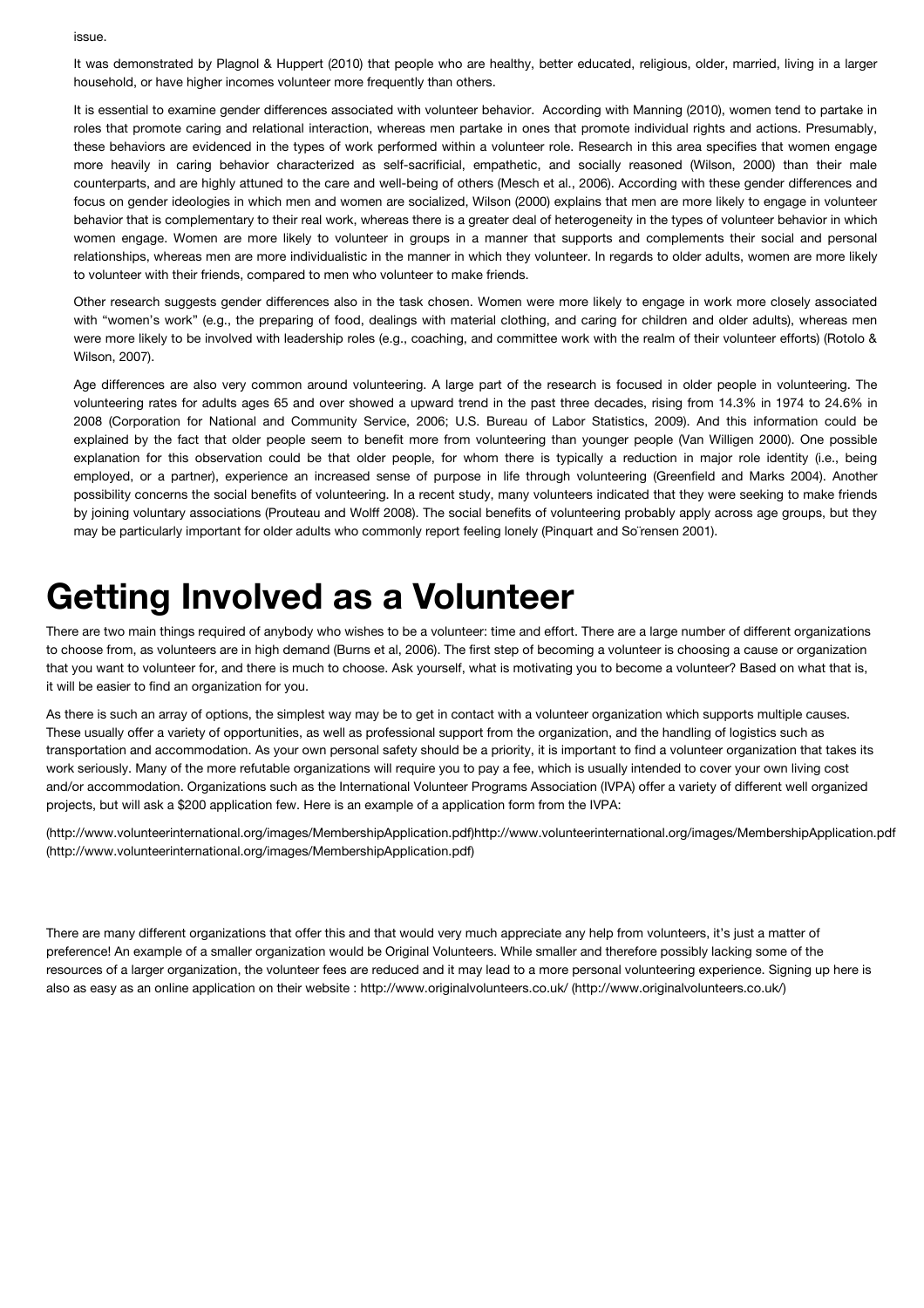|                              | Call us on 01603 859765<br><b>Book Now</b><br>Book a project and receive confirmation immediately.<br>We are here Monday to Friday 9am to 6pm          |                                                                                                                                                                                                                                                                                                                                                   |                                                               | <b>Top FAQ's</b><br>Q. When will I receive confirmation                                                                                                                           |  |
|------------------------------|--------------------------------------------------------------------------------------------------------------------------------------------------------|---------------------------------------------------------------------------------------------------------------------------------------------------------------------------------------------------------------------------------------------------------------------------------------------------------------------------------------------------|---------------------------------------------------------------|-----------------------------------------------------------------------------------------------------------------------------------------------------------------------------------|--|
| <b>Origina</b><br>Volunteers |                                                                                                                                                        |                                                                                                                                                                                                                                                                                                                                                   |                                                               | of my place on the project?<br>A. For bookings made during office<br>hours confirmation is sent by<br>e-mail by 6 p.m.<br>For weekend bookings<br>confirmation is sent by 11 a.m. |  |
|                              | <b>Book Now</b><br><b>Destination</b><br>Please Select<br>Month<br>loose a Month<br>Book celine or call us on                                          | Book now or call us on 01603 859765<br>if you book online - select your project and chosen<br>month of amival (blue box left).<br>There are no fees to change projects or dates.<br>If you decide to change country or dates later this is<br>not a problem and you can contact us at any time.<br>For further advice call us now on 01603 359765 |                                                               |                                                                                                                                                                                   |  |
|                              | <b>Your Details</b><br>in First Name:                                                                                                                  | 丈                                                                                                                                                                                                                                                                                                                                                 | Monday to Friday 9am to 6pm                                   |                                                                                                                                                                                   |  |
|                              | illi Last Name:<br>in Friene Number:<br>A Email Address:                                                                                               | ×                                                                                                                                                                                                                                                                                                                                                 |                                                               |                                                                                                                                                                                   |  |
|                              | A Confirm Errell Azioress<br>                                                                                                                          | 快                                                                                                                                                                                                                                                                                                                                                 | A I would like news and offers from Original Volunteers only. |                                                                                                                                                                                   |  |
|                              | Continue to the next page to confirm any additional projects, ask us a question or tell tell<br>us anything else about your plans you want us to know. |                                                                                                                                                                                                                                                                                                                                                   |                                                               |                                                                                                                                                                                   |  |

### **References**

- (2014). [Web Photo]. Retrieved from [http://www.originalvolunteers.co.uk/ \(http://www.originalvolunteers.co.uk/\)](http://www.originalvolunteers.co.uk/)
- Brewis, G. (2014) *A Social History of Student Volunteering: Britain and Beyond, 1880-1980.* New York: Palgrave Macmillan.
- Brewis, G., Russell, J. and Holdsworth, C. (2010) Bursting the Bubble: Students, Volunteering and the Community. (Bristol: National Coordinating Centre for Public Engagement)
- Burr, J., Tavares, J., & Mutchler, J. (2011). Volunteering and hypertension risk in later life. *Journal of Aging and Health, 23*(1), 24-51.
- Burns, D. J., Reid, J. S., Toncar, M., Fawcett, J., & Anderson, C. (2006). Motivations to volunteer: the role of altruism. *International Review on Public and Nonprofit Marketing*, *3*(2), 79-91.
- Carpenter, J., & Myers, C. K. (2010). Why volunteer? Evidence on the role of altruism, image, and incentives. *Journal of Public Economics*, *94*(11), 911-920.
- Cheung, C, & Kwan, A. Y. (2006). *Inducting older adults into volunteer work to sustain their psychological well-being. Ageing International, 31,* 44-58.
- Clary, E. G., & Snyder, M. (1999). The Motivations to Volunteer Theoretical and Practical Considerations. *Current directions in psychological science*, *8*(5), 156-159.
- Corporation for National and Community Service. (2006). *Volunteer growth in America: A review of trends since 1974.*
- Dannefer, D. (2003). Cumulative advantage/disadvantage and the life course: Cross-fertilizing age and social science theory, *foumal of Gerontology: Social Sciences, 58B,* S327-S337.
- Greenfield, E. A., & Marks, N. F. (2004). Formal volunteering as a protective factor for older adults' psychological well-being. Journal of Gerontology: Social Sciences, 59B(5), S258–S264.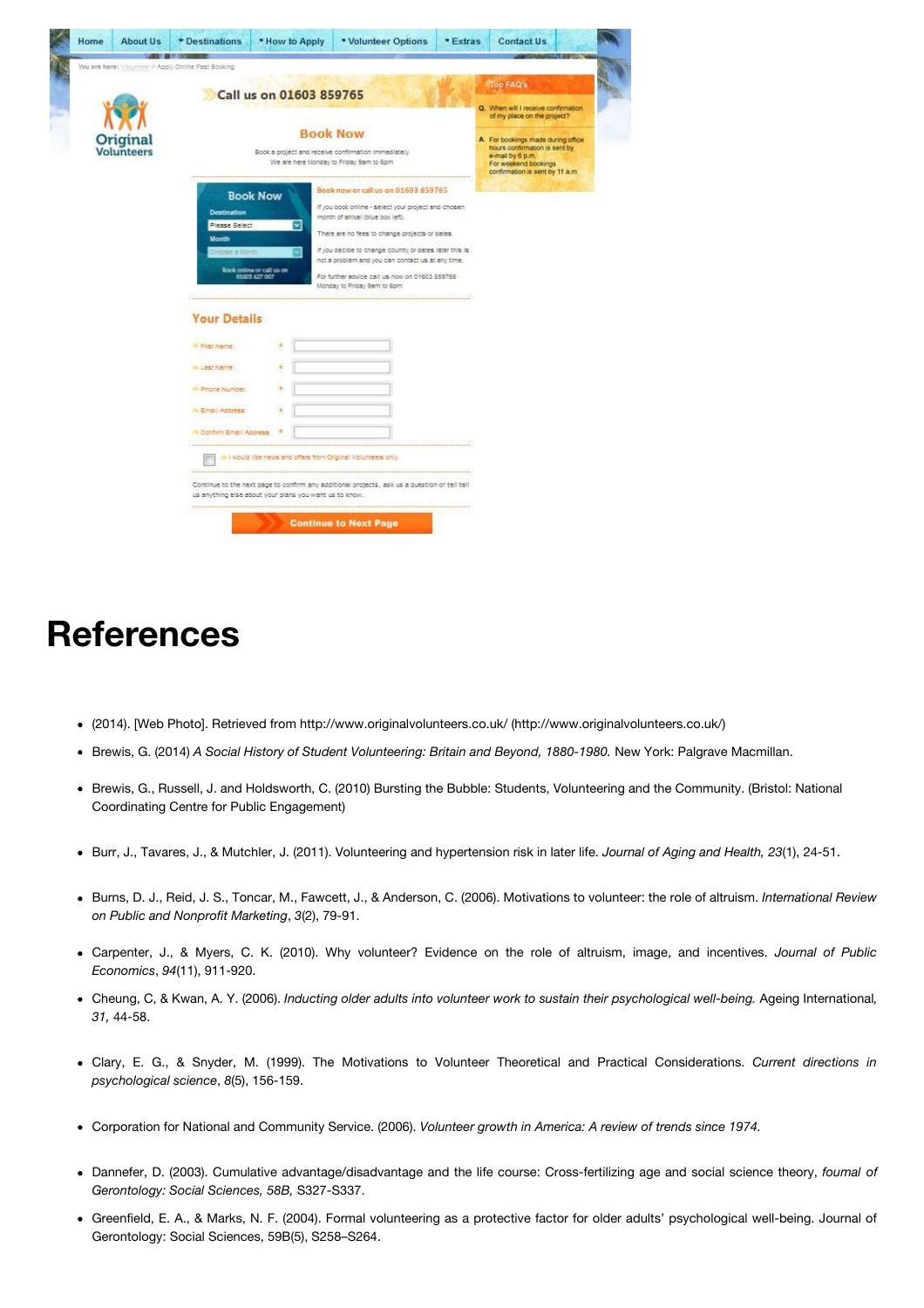- Hinterlong, J. E. (2006). Race disparities in health among older adults: Examining the role of productive engagement. *Health & Social Work, 31,* 275-288.
- Hoffman, M. L. (2008). Empathy and prosocial behavior. In M. Lewis, J. Haviland-Jones, & L. Barrett (Eds.), *Handbook of emotions* (pp. 440-455). New York, NY: Guilford Press
- Hong, S., & Morrow-Howell, N. (2010). Health outcomes of experience corps: A high commitment volunteering program. *Social Science and Medicine, 71,* 414-420.
- Ironson, G. (2007). Altruism and health in HIV. In S. Post (Ed.), Altruism and health (pp. 70-81). New York, NY: Oxford University Press.
- Kim, J., & Pai, M. (2010). Volunteering and trajectories of depression. *Journal of Ageing and Health, 22,* 84-105.
- Konrath, S., Fuhrel-Forbis, A., Lou, A., & Brown, S. (2012). Motives for volunteering are associated with mortality risk in older adults. *Health Psychology, 1*, 87-96.
- Kumar, S., Calvo, R., Avendano, M., Siveramerkrishnan, K., Berkman, L. (2012). Social support, volunteering and health around the world: Cross-national evidence from 139 countries. *Social Sciences & Medicine, 74*(5), 696-706.
- Li, Y. (2007). Recovering from spousal bereavement later in life: Does volunteer participation play a role? *Journals of Gerontology, Series B: Psychological and Social Sciences, 62,* S257-S266.
- Lum, T., & Lightfoot, E. (2005). The effects of volunteering on the physical and mental health of older people. *Research on Ageing, 27*(1), 31-55.
- Manning, L. K. (2010). Gender and religious differences associated with volunteering in later life. *Journal of women & aging*, *22*(2), 125- 135.
- Meier, S., & Stutzer, A. (2008). *Is volunteering rewarding in itself?* Economica, 75(297), 39–59.
- Mesch, D., Rooney, P., Steinberg, K., & Denton, B. (2006). The effects of race, gender, and marital status on giving and volunteering in Indiana. *Nonprofit and Voluntary Sector Quarterly*, *35*, 565–587.
- Miner, S., & Tolnay, S. (1998). Barriers to voluntary organization membership: An examination of race and cohort differences. Jowma/ *of Gerontology: Social Sciences, 538,* S241-S248.
- Musick, M. A., Wilson, J., & Bynum, W. B., Jr. (2000). Race and formal volunteering: The differential effects of class and religion. Social Forces, 78(4), 1539–1570. doi:10.2307/3006184.
- Musick, M. A., & Wilson, J. (2003). Volunteering and depression: The role of psychological and social resources in different age groups. *Social science & medicine*, *56*(2), 259-269.
- Okun, M., Pugliese, J., & Rook, K. (2007). Unpacking the relation between extraversion and volunteering in later life: The role of social capital. *Personality and Individual Differences, 42,* 1467-1477.
- Parkinson, L., Warburton, J., Sibbritt, S., & Byles, J. (2010). Volunteering and older women: Psychosocial and health predictors of participation. *Aging and Mental Health, 14,* 917-927.
- Piliavin, J., Siegl, E. (2007). Health benefits of volunteering in the Wisconsin Longitudinal study. *Journal of Health, Society and Behaviour, 48*(4), 450-464.
- Pinquart, M., & So¨rensen, S. (2001). Influences on loneliness in older adults: A meta-analysis. Basic and Applied Social Psychology, 23(4), 245–266.
- Plagnol, A. C., & Huppert, F. A. (2010). Happy to help? Exploring the factors associated with variations in rates of volunteering across Europe. *Social Indicators Research*, *97*(2), 157-176.
- Prouteau, L., & Wolff, F.-C. (2008). On the relational motive for volunteer work. Journal of Economic Psychology, 29(3), 314–335. doi:10.1016/j.joep.2007.08.001.
- Rogers, R. (1996). The effects of family composition, health, and social support linkages on mortality. *Journal of Health and Social Behaviour, 37*(4), 328-329.
- Rotolo, T., & Wilson, J. (2007). Sex-segregation in volunteer work. *The Sociological Quarterly*, *48*, 559–585.